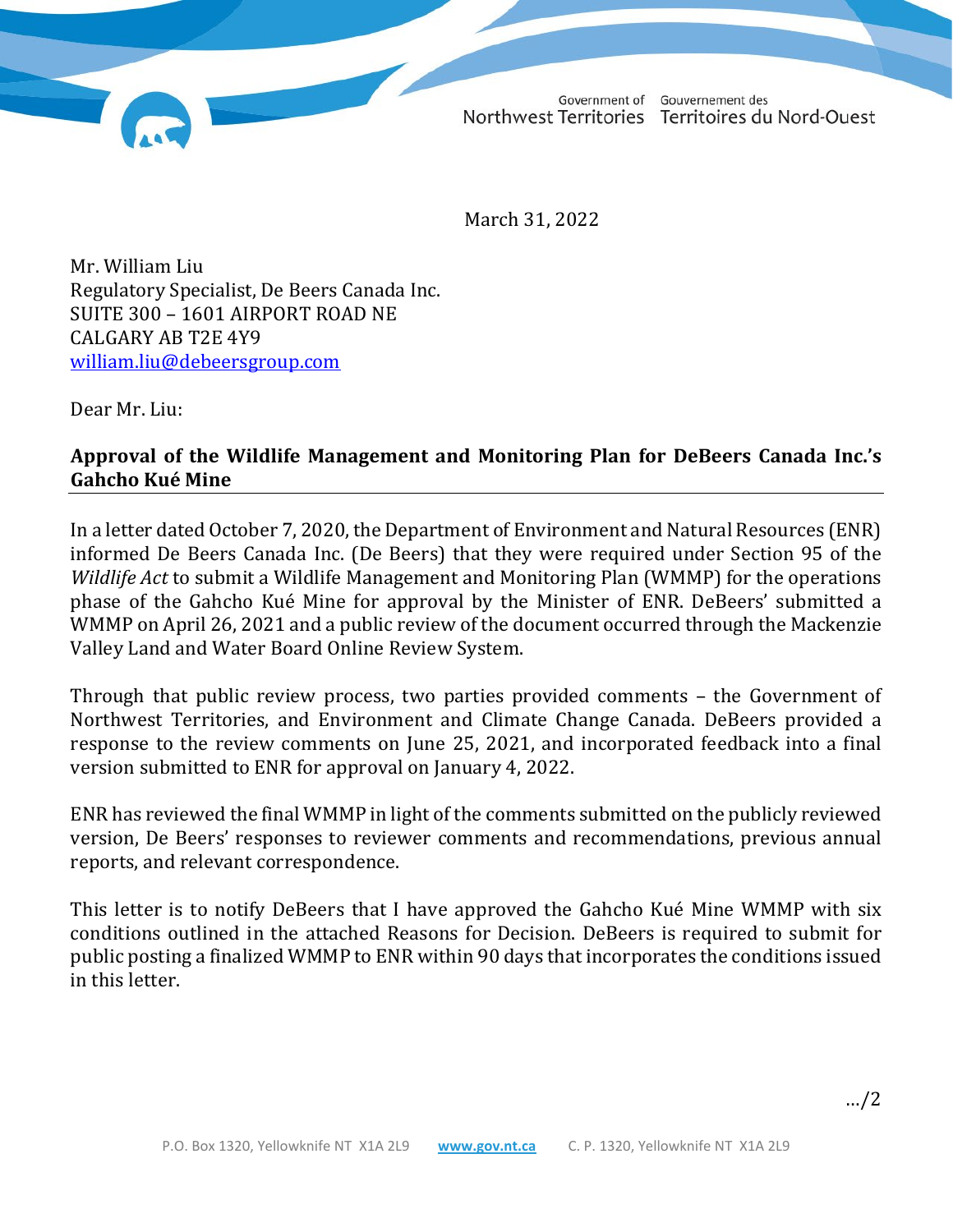Please contact Dr. James Hodson, Wildlife Biologist, at (867) 767-9237, extension 53227 or james hodson@gov.nt.ca if you have any questions.

Sincerely,

Orin Kelly

 Erin Kelly, Ph.D. Deputy Minister Environment and Natural Resources

Attachment

c. Honourable Caroline Cochrane Premier

> Grand Chief Jackson Lafferty Tłı̨chǫ Government

 Chief Darryl Marlowe and Council Łutsel K'e Dene First Nation

 Chief Edward Sangris and Council Yellowknives Dene First Nation (Dettah)

 Chief Fred Sangris and Band Council Yellowknives Dene First Nation (Ndılǫ)

 Chief Louis Balsillie and Band Council Denínu Kúé First Nation

 President Garry Bailey Northwest Territories Métis Nation

 Vice-President Marc Whitford North Slave Métis Alliance

…/3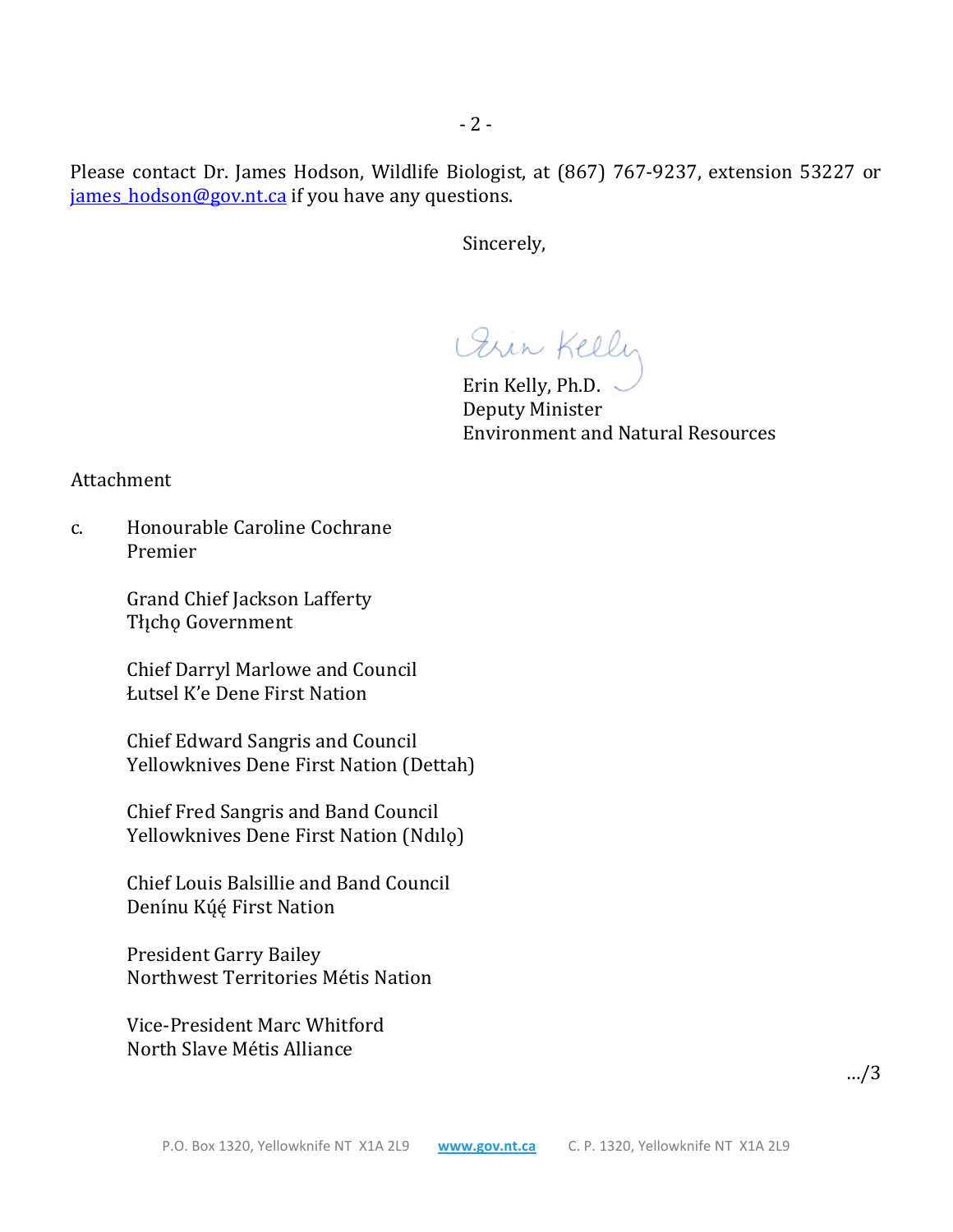Honourable Shane Thompson Minister, Environment and Natural Resources

Shaleen Woodward Principal Secretary

Martin Goldney Secretary to Cabinet/Deputy Minister Executive and Indigenous Affairs

Shawn McCann Deputy Secretary, Indigenous and Intergovernmental Affairs Executive and Indigenous Affairs

Dr. Brett Elkin Assistant Deputy Minister, Operations Environment and Natural Resources

Julian Kanigan A/Assistant Deputy Minister, Environmental and Climate Change Environment and Natural Resources

Heather Sayine-Crawford Director, Wildlife and Fish Environment and Natural Resource

Bruno Croft Superintendent, North Slave Region Environment and Natural Resources

Laura Duncan Thicho Executive Officer Tłįcho Government

Lena Black Chief Executive Officer Yellowknives Dene First Nation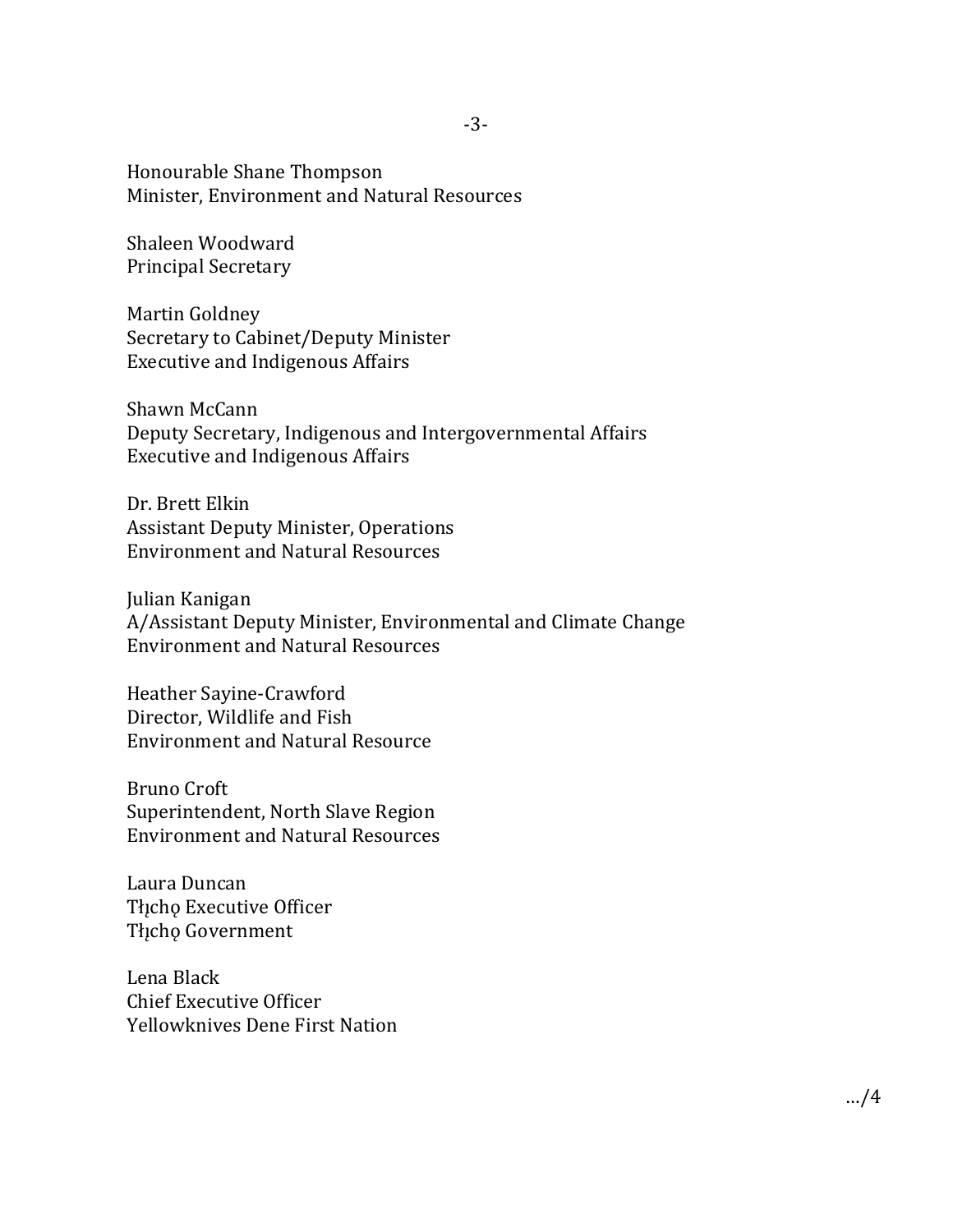Lucy Sanderson Acting Senior Administrative Officer Łutsel K'e Dene First Nation

Carol Ann Chaplin Senior Administrative Officer Denínu Kų́ę́ First Nation

Ursula Vogt Executive Director Northwest Territory Métis Nation

Debra Young Administrative Assistant North Slave Métis Alliance

Mark Cliffe-Phillips Executive Director Mackenzie Valley Review Board

Shelagh Montgomery Executive Director Mackenzie Valley Land and Water Board

Matt Spence Regional Director General Crown-Indigenous Relations and Northern Affairs Canada

Tom Unka Chair Ni Hadi Xa

Sarah McLean De Beers Canada Inc.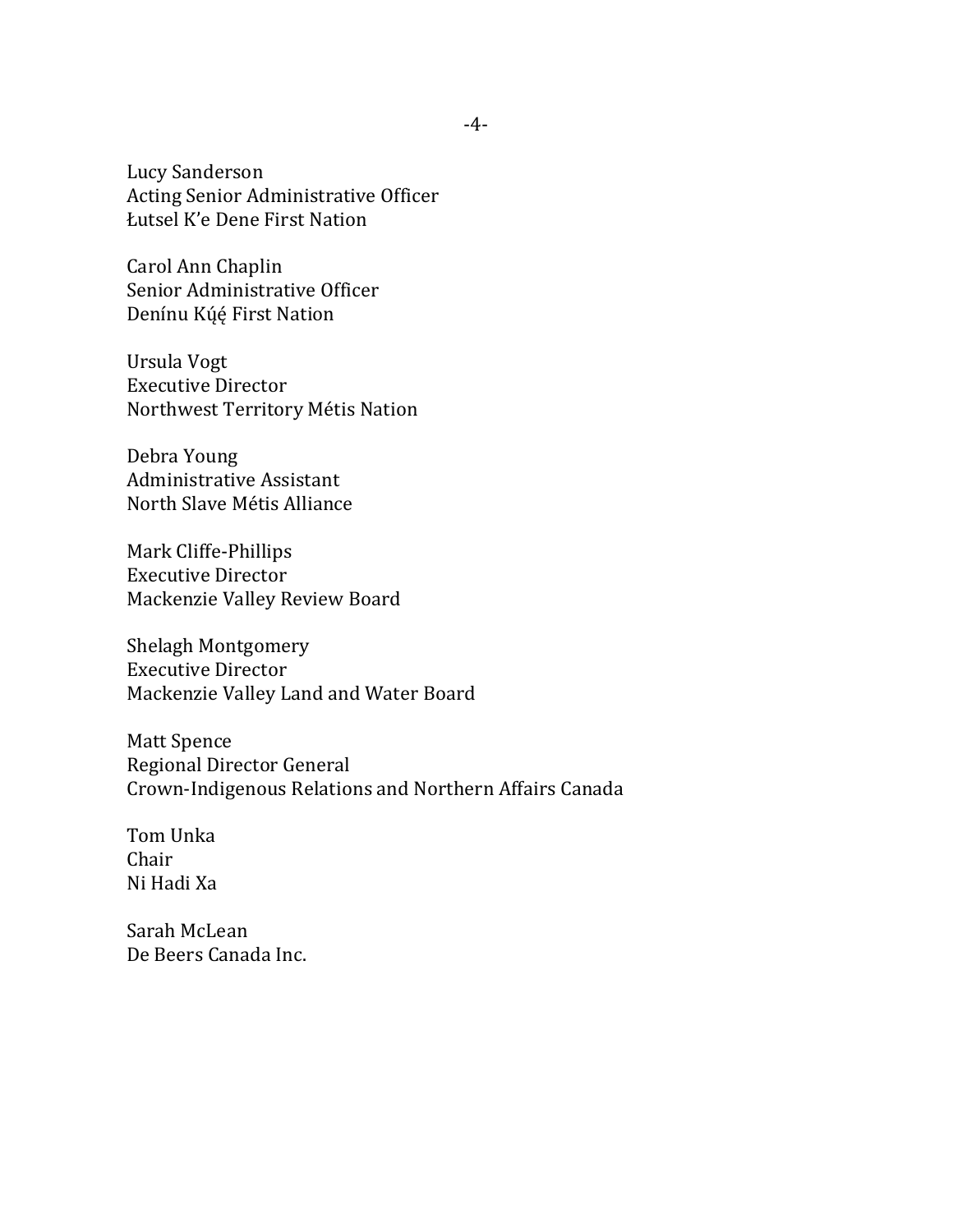### **Reasons for Decision - Approval of the Gahcho Kué Mine WMMP**

The Minister of Environment and Natural Resources (ENR) has approved the Gahcho Kué Mine Wildlife Management and Monitoring Plan (WMMP) Version 1.1, submitted January 4, 2022, with six conditions.

## **Requirement for a WMMP**

Under subsection 95(1) of the *Wildlife Act*, a developer may be required to prepare a WMMP for approval by the Minister of ENR, and to adhere to the approved plan if the Minister is satisfied that the proposed development is likely to:

- *a) result in a significant disturbance to big game or other prescribed wildlife;*
- *b) substantially alter, damage or destroy habitat;*
- *c) pose a threat of serious harm to wildlife or habitat; or*
- *d) significantly contribute to cumulative impacts on a large number of big game or on habitat.*

The WMMP Guidelines describe the factors that were considered by the Minister in determining whether a WMMP would be required for the Gahcho Kué Mine. On October 7, 2020, a letter was sent to DeBeers providing the determination that a WMMP was required for this development.

### **Opportunity for Public Review**

Public review of the April 26, 2021 version of the Gahcho Kué WMMP submitted to ENR by De Beers occurred from April 30 to June 1, 2021 through the Mackenzie Valley Land and Water Board (MVLWB) Online Review System. Through that process comments were submitted by Government of Northwest Territories (GNWT) and ECCC (submitted after the due date). DeBeers provided a response to the review comments on June 25, 2021 and incorporated feedback into a final version submitted to ENR for approval January 4, 2022.

Prior to this public review, interested and affected parties have had the opportunity to review the mitigation and monitoring approaches employed by DeBeers to mitigate impacts on wildlife and wildlife habitat. In particular, the annual reporting and review processes outlined in the previous Wildlife and Wildlife Habitat Protection Plan and Wildlife Effects Monitoring Plan for the Gahcho Kué Mine has provided opportunities to raise concerns and make recommendations on wildlife matters since the inception of the mine.

# **ENR's Review**

ENR staff have reviewed and commented on the WMMP not only to provide advice on aspects of the WMMP but also to take the views of other parties into consideration when determining the extent to which the WMMP meets the legislated requirements of section 95 of the *Wildlife Act*. ENR staff provided comments to DeBeers on both the April 2021 and January 2022 versions of the Gahcho Kué Mine WMMP.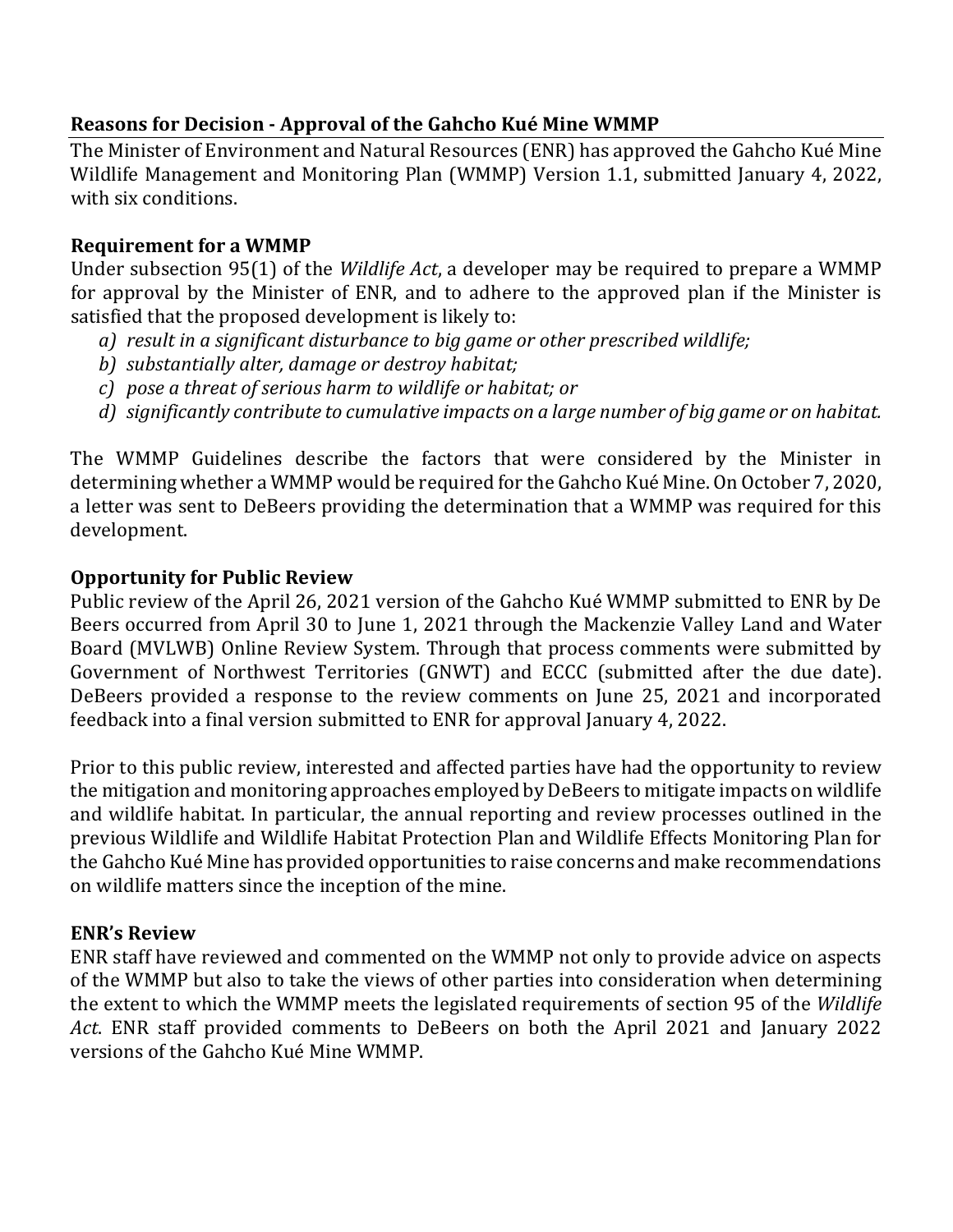ENR has reviewed the WMMP from several perspectives. For the purpose of approval, ENR has primarily focused on the content of the WMMP as it relates to the requirements of the *Wildlife Act*. Section 95(2) of the *Wildlife Act* requires that a WMMP include:

*(a) a description of potential disturbance to big game and other wildlife included in the regulations, potential harm to wildlife and potential impacts on habitat;*

*(b) a description of measures to be implemented for the mitigation of potential impacts;*

*(c) the process for monitoring impacts and assessing whether mitigative measures are effective; and*

*(d) other requirements that are outlined in the regulations.*

ENR has also considered the extent to which it addresses:

- Comments made during the public review process
- Comments made in recent in annual reporting and review cycles;
- Measures from the Report of Environmental Assessment for the project.

Furthermore, in approving the WMMP, the Minister of ENR also considers Section 35 consultation obligations. ENR relies on MVLWB regulatory processes and the process outlined in the WMMP Guidelines to help fulfill the Crown's duty to consult and has taken these processes into account in assessing the adequacy of consultation and accommodation for the approval of the WMMP. Indigenous governments and Indigenous organizations were notified of the opportunity to review and comment on the Gahcho Kué Mine WMMP in the notification sent to the distribution list maintained by the MVLWB. ENR notes that no review comments on the Gahcho Kué WMMP were provided by Indigenous governments or Indigenous organizations. ENR now considers this consultation completed.

### **Rationale**

ENR is satisfied that the Gahcho Kué WMMP meets the necessary content outlined in subsection 95(2) of the *Wildlife Act*. While the requirements in the *Wildlife Act* are relatively high-level, the WMMP Guidelines provide further guidance as to what ENR is looking for when assessing whether a WMMP meets the requirements. ENR is confident that the WMMP is comprehensive in identifying the potential impacts of this project on wildlife and wildlife habitat values that were identified throughout the various review processes and that the mitigation measures to be implemented to minimize the impacts of the mine on wildlife and wildlife habitat to the extent practicable are sufficiently described. Similarly, the WMMP contains a suite of monitoring actions to assess whether mitigative measures are effective.

Specific comments on particular issues are as follows.

### **Adaptive Management Framework for Caribou Protection**

In ENR's comments on the April 2021 version of the WMMP, ENR required that DeBeers expand Table 5-2 to identify a broader range of mitigation strategies for reducing sensory disturbance and potential barrier effects to caribou based on triggers related to the proximity and number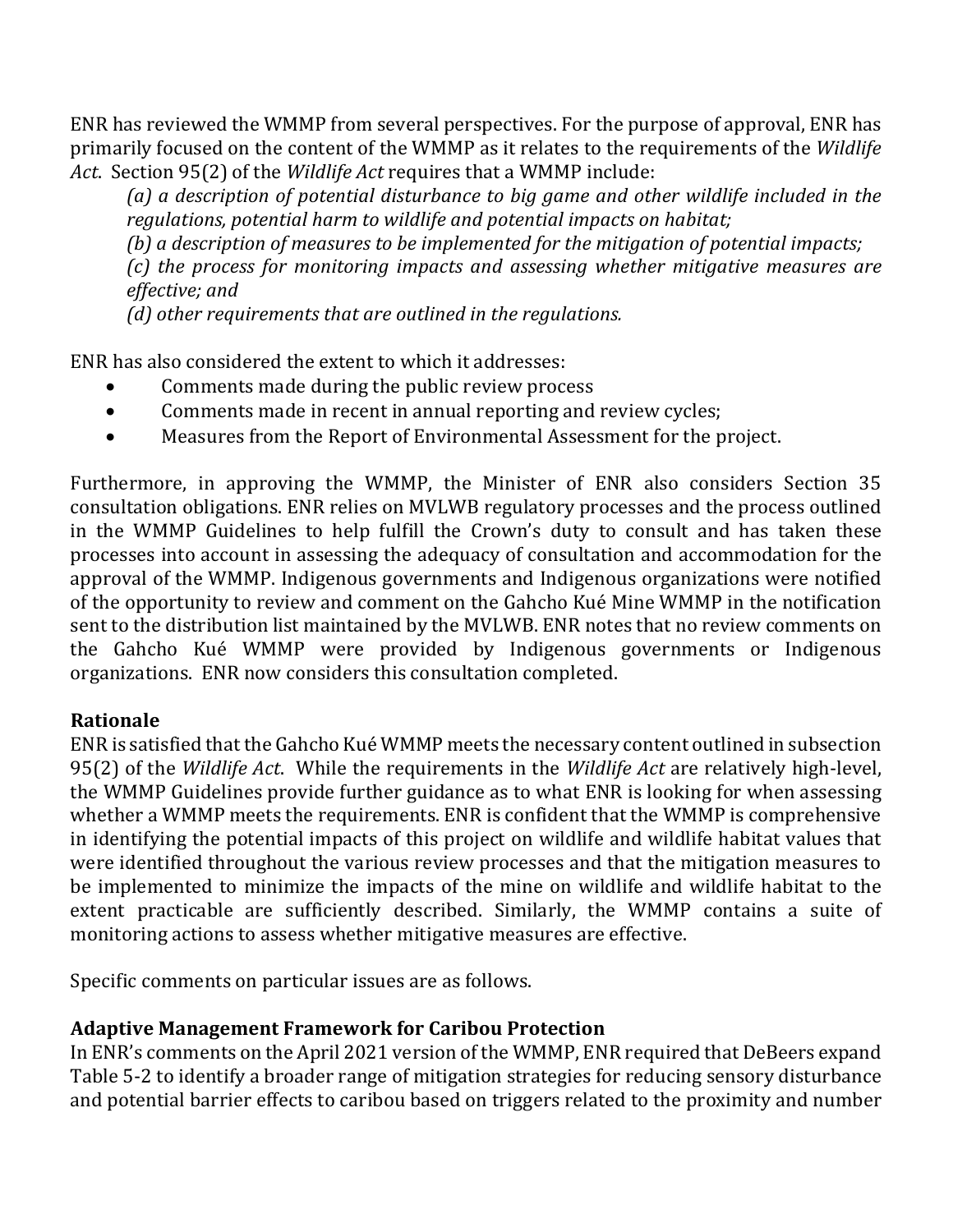of caribou detected near-site, and also to provide additional information regarding how approaching caribou are detected and monitored. ENR acknowledges that DeBeers has expanded Table 5-2 to include rows to address sensory disturbances and for management of snow berm height to reduce barrier effects. Understanding that traffic along the winter access road can contribute to a barrier effect, and that on Page 35, DeBeers states that "if caribou are crossing mine roads, traffic will stop and wait for them to cross (i.e., caribou have the right-ofway)", further details are required regarding how many caribou need to be present to trigger this mitigation, how long trucks would wait, and how it would be decided that they can proceed. Furthermore, ENR notes that while the WMMP has procedures for monitoring and reporting public use of the winter road, DeBeers does not appear to be monitoring or reporting on traffic levels of its own traffic.

**Condition #1**: *DeBeers is required to revise Table 5 to add specific triggers for traffic stoppage along the winter road if caribou are near the road attempting to cross the road and clarify how pre-blast monitoring is conducted.* 

**Condition #2**: *DeBeers is required to revise the WMMP to stipulate that in reporting on public use of the winter road, total traffic levels, including mine-related traffic will also be provided*.

### **Zone of Influence**:

ENR notes DeBeers' intention to follow methods consistent with the advice provided in the most recent version of the ZOI guidance at the time of analysis. ENR requires DeBeers to demonstrate that their proposed analysis methods will provide a statistical means to estimate and test significance of a ZOI in advance of producing its reports. ENR notes that one approach to achieve this is by using segmented regression as outlined in the peer-reviewed methods contained in Boulanger et al 2021.

**Condition #3:** *If De Beers is to deviate from the most recent version of the ZOI guidance, De Beers will submit their proposed methods to ENR, allowing for a 30 day review period. De Beers is to then consider and incorporate the feedback prior to submission of any comprehensive WMMP reports. DeBeers will revise the WMMP to include this requirement.* 

#### **Barriers to Movement:**

Concerns about barriers to caribou movement near industrial development have been consistently raised in environmental assessments of developments in barren-ground caribou ranges and in range planning processes. To meet the legislated requirement for WMMPs to contain "*process(es) for monitoring impacts and assessing whether mitigative measures are effective",* ENR had recommended in its comments on the April 2021 version of the WMMP that, in its next annual report, De Beers should provide a map of the areas where caribou most frequently cross the road and provide analysis regarding the relationship of caribou crossings to snow berm heights. DeBeers responded that caribou crossing events have not been collected through the WMMP previously. Furthermore, DeBeers indicated that the single annual aerial reconnaissance flights they conduct have not detected sufficient numbers of caribou in most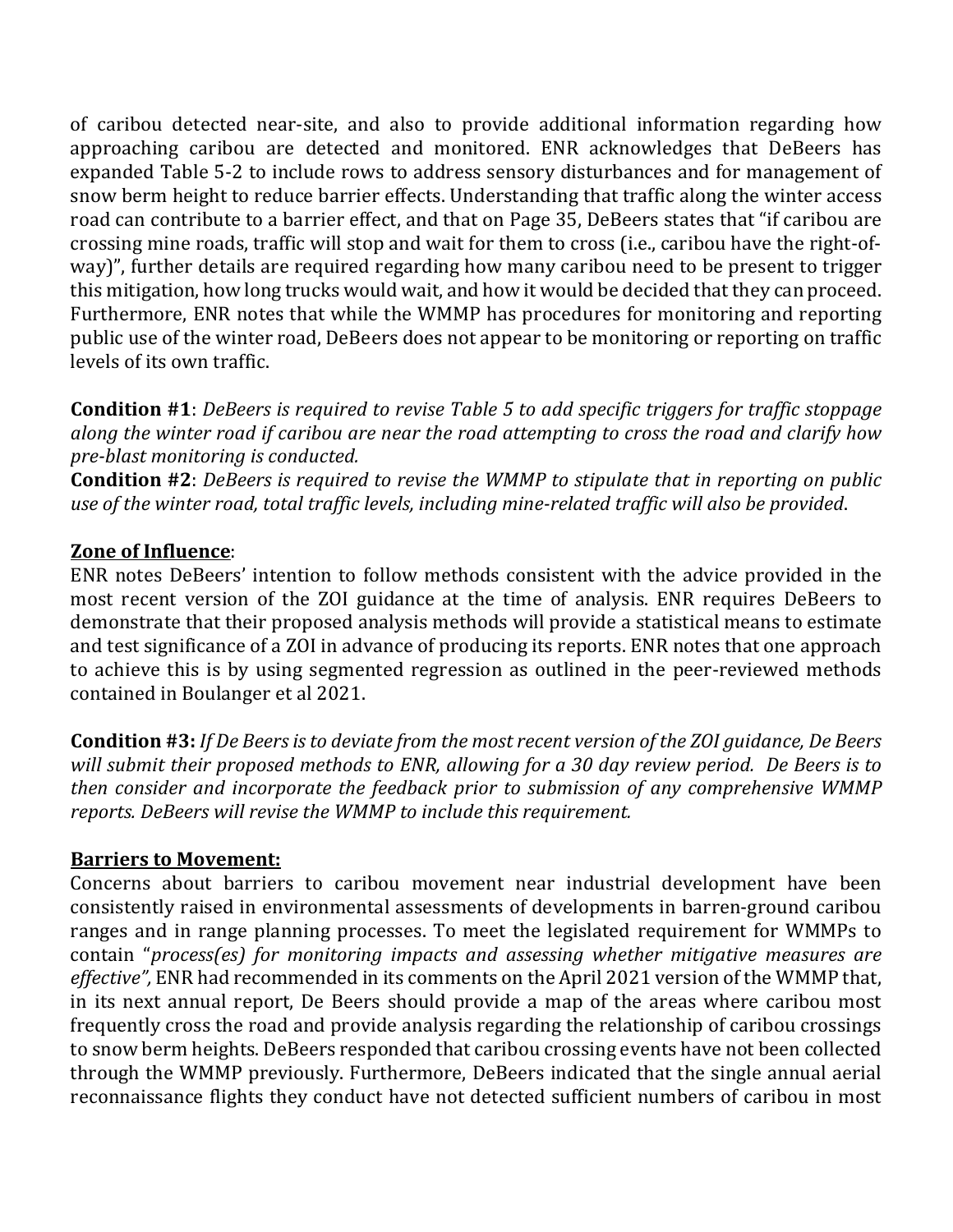years to trigger behavioural monitoring. While that may be, ENR notes that those surveys would only detect caribou at a single point in time and would not reflect movements or crossing behaviours throughout the winter road season. De Beers provides extensive data in their Annual Reports regarding snow berm heights, which may say something about the effectiveness of snow berm management itself; however, given that the objective of snow berm management is to reduce barriers to caribou, ENR maintains that De Beers should provide an analysis of mitigation effectiveness. In Section 5.1.2.3, DeBeers states that "it may not be possible to maintain snow berms below this height at all times and all places along the winter access road. In that situation, De Beers will place breaks in the snow berms in key areas frequented by caribou." It is not clear how De Beers is determining where the key areas frequented by caribou are. ENR requires DeBeers to demonstrate how it will examine where and how caribou are using the road to implement this mitigation and to determine whether snow berm height management is effective. One potential approach would be to conduct snow track surveys in conjunction with the berm height measurements. As berm heights are measured every two kms on the winter access road, searching for caribou tracks for a predetermined distance on either side of that measurement would be a simple way to incorporate those data. Additionally, incidental observations of caribou tracks that cross the road outside of the systematically recorded berm height locations could also be noted, and snow berm heights at those crossings measured.

**Condition #4**: *De Beers will provide, within 90 days, a description of a method for monitoring caribou crossing locations along the winter access road and using this information to assess the effectiveness of snow berm height management.*

### **Aggressive Wildlife Procedures**:

ENR notes that the procedures described in OP-006 are not sufficiently clear that if there is no immediate threat to human safety, responders should begin with discharging the least intrusive methods of deterrence available, and progressively increase the stimulus if the animal does not respond.

**Condition #5**: *De Beers will revise OP-078 to a) to clarify that if there is no immediate threat to human safety, responders should start with the least intrusive deterrent available, and b) specify actions for potentially aggressive non-bear species.*

### **Rabies Reporting**:

Currently Section 5.3.7 of OP 006 states that if observed wildlife are suspected of rabies, they should report to the Canada Food Inspection Agency (CFIA). CFIA has deferred its oversight of rabies to provincial/territorial authorities and this SOP needs to be updated as indicated in the following requirement.

**Condition #6**: *De Beers will update this section to identify that if an animal is suspected of rabies, the ENR wildlife veterinarian (WildlifeVeterinarian@gov.nt.ca) should be contacted for advice on*